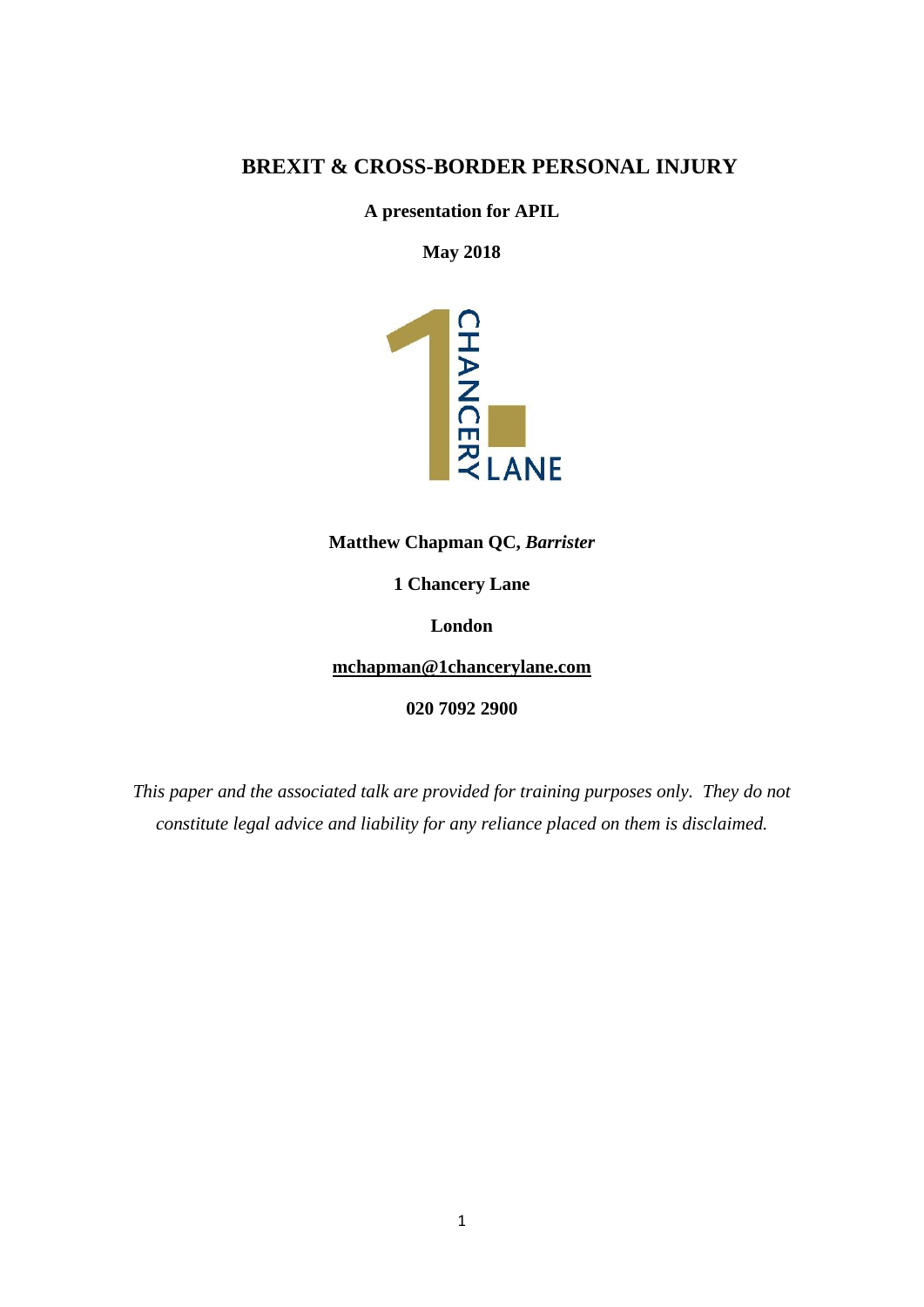**Article 288 of the Treaty on the Functioning of the European Union**, "*THE LEGAL ACTS OF THE UNION Article 288 …*

*To exercise the Union's competences, the institutions shall adopt regulations, directives, decisions, recommendations and opinions.*

*A regulation shall have general application. It shall be binding in its entirety and directly applicable in all Member States.*

*A directive shall be binding, as to the result to be achieved, upon each Member State to which it is addressed, but shall leave to the national authorities the choice of form and methods.*

*A decision shall be binding in its entirety. A decision which specifies those to whom it is addressed shall be binding only on them.*

*Recommendations and opinions shall have no binding force*."

In *[Bulmer v Bollinger](http://www.bailii.org/cgi-bin/markup.cgi?doc=/ew/cases/EWCA/Civ/1974/14.htm)* [1974] Ch. 401 Lord Denning referred (at 418F) to the incoming tide of EU law, "… *it flows into the estuaries and up the rivers. It cannot be held back, Parliament has decreed that the Treaty is henceforward to be part of our law. It is equal in force to any statute*."

## **I. Introduction: "***Firing the starting gun***"**

- 1. This paper is provided to accompany a 35 40 minute power-point presentation.
- 2. It summarises the options that might be considered and exercised (and which might yet materialise) as the UK Government seeks to implement the June 2016 Referendum decision.
- 3. It is acknowledged that this remains a necessarily speculative exercise.
- 4. The starting point is Article 50 of the Lisbon Treaty; this does not make particularly happy reading from the UK Government's perspective:

"*1. Any Member State may decide to withdraw from the Union in accordance with its own constitutional requirements.*

*2. A Member State which decides to withdraw shall notify the European Council of its intention. In the light of the guidelines provided by the European Council, the Union shall negotiate and conclude an agreement with that State,*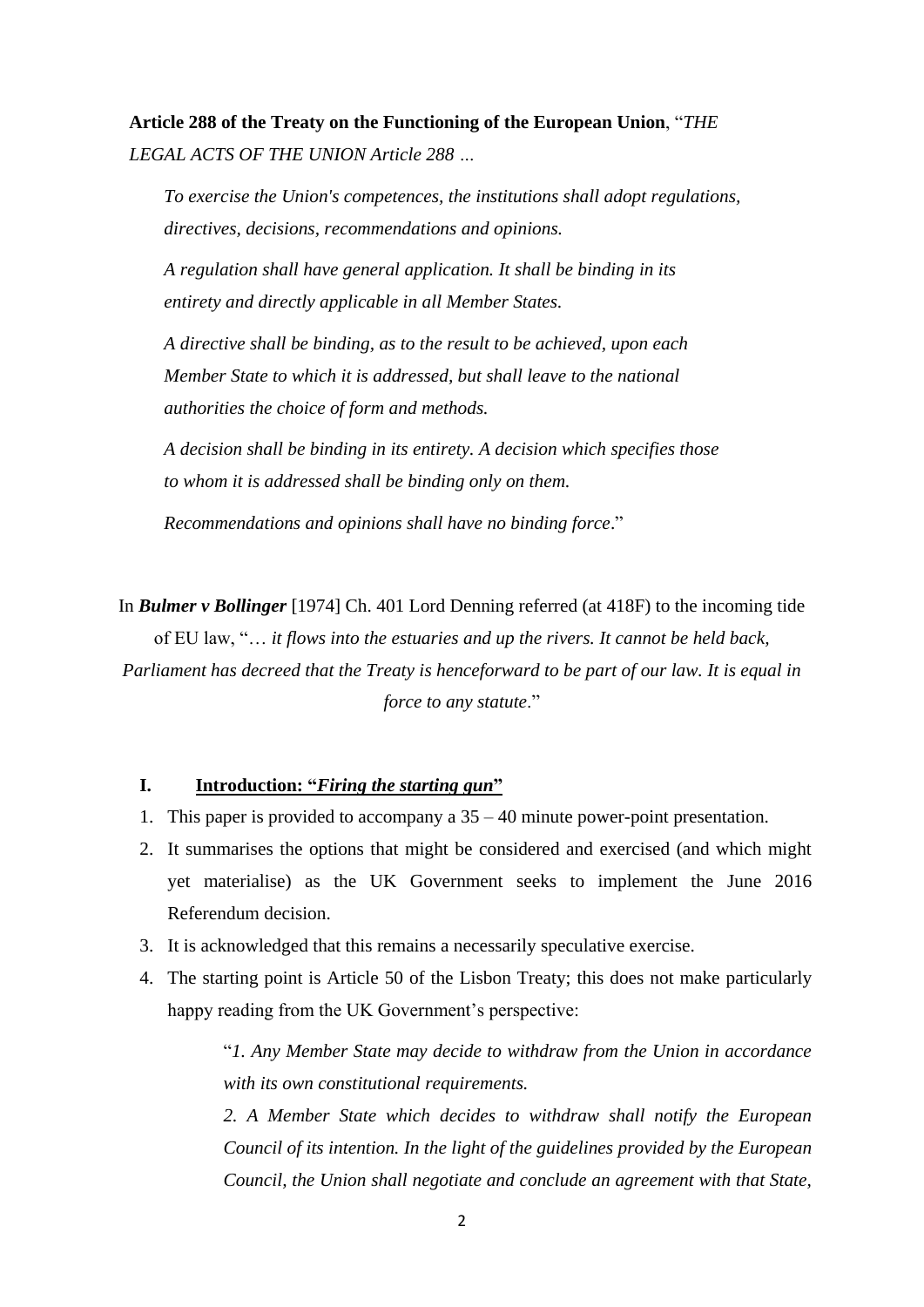*setting out the arrangements for its withdrawal, taking account of the framework for its future relationship with the Union. That agreement shall be negotiated in accordance with Article 218(3) of the Treaty on the Functioning of the European Union. It shall be concluded on behalf of the Union by the Council, acting by a qualified majority, after obtaining the consent of the European Parliament.*

*3. The Treaties shall cease to apply to the State in question from the date of entry into force of the withdrawal agreement or, failing that, two years after the notification referred to in paragraph 2, unless the European Council, in agreement with the Member State concerned, unanimously decides to extend this period.*

*4. For the purposes of paragraphs 2 and 3, the member of the European Council or of the Council representing the withdrawing Member State shall not participate in the discussions of the European Council or Council or in decisions concerning it.*

*A qualified majority shall be defined in accordance with Article 238(3)(b) of the Treaty on the Functioning of the European Union.*

*5. If a State which has withdrawn from the Union asks to rejoin, its request shall be subject to the procedure referred to in Article 49*."

- 5. During the two year period that Article 50(3) mandates, there is likely to be little direct impact on cross-border personal injury litigation in this jurisdiction (save for a rising sense of anxiety about what might happen after two years + the transition period (see below) have elapsed). There is now some detail as to what will happen during the transition period as a result of the Withdrawal Agreement of 19 March  $2018$  (considered below), although – famously – a number of matters remain unclear or undecided even during the transition period.
- 6. The UK Government's final preferred model remains unclear, although the "*Great Repeal Act*" will, it seems, ultimately contain all of the *Acquis Communautaire*: being, the accumulated body of European Union (EU) law and obligations from 1958 to the present day comprising all the EU's treaties and laws (directives, regulations, decisions), declarations and resolutions, international agreements and the judgments of the Court of Justice.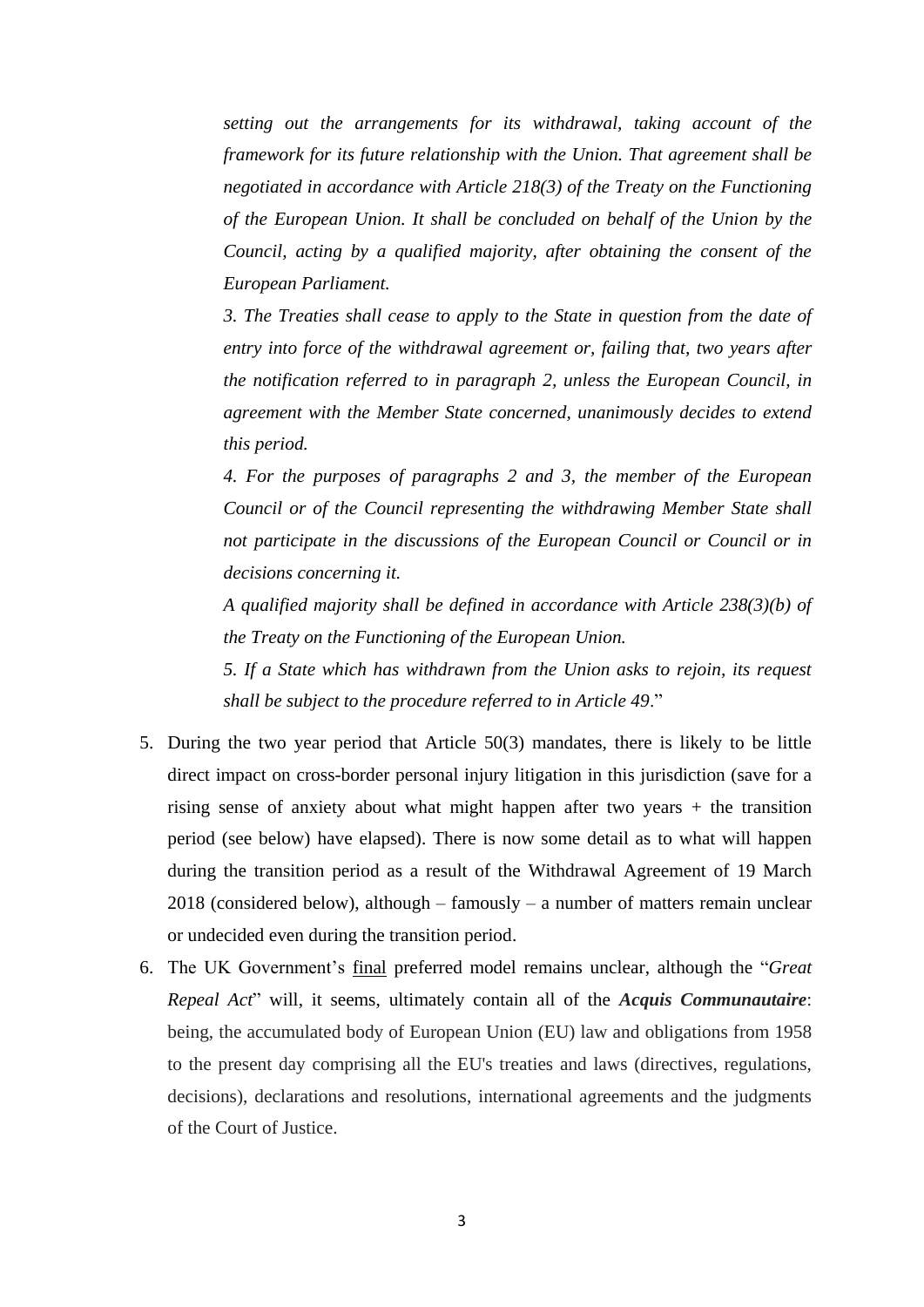7. Accordingly, the EU Withdrawal Bill (as originally presented to Parliament) provides as follows:

*Repeal of the ECA*

### **1 Repeal of the European Communities Act 1972**

The European Communities Act 1972 is repealed on exit day.

#### *Retention of existing EU law*

### **2 Saving for EU-derived domestic legislation**

(1) EU-derived domestic legislation, as it has effect in domestic law immediately before exit day, continues to have effect in domestic law on and after exit day.

(2) In this section "EU-derived domestic legislation" means any enactment so far as—

(a) made under section 2(2) of, or paragraph 1A of Schedule 2 to, the European Communities Act 1972,

(b) passed or made, or operating, for a purpose mentioned in section  $2(2)(a)$  or (b) of that Act,

(c) relating to anything—

(i) which falls within paragraph (a) or (b), or

(ii) to which section  $3(1)$  or  $4(1)$  applies, or

(d) relating otherwise to the EU or the EEA,

but does not include any enactment contained in the European Communities Act 1972.

(3) This section is subject to section 5 and Schedule 1 (exceptions to savings and incorporation).

#### **3 Incorporation of direct EU legislation**

(1) Direct EU legislation, so far as operative immediately before exit day, forms part of domestic law on and after exit day.

(2) In this Act "direct EU legislation" means—

(a) any EU regulation, EU decision or EU tertiary legislation, as it has effect in EU law immediately before exit day and so far as—

(i) it is not an exempt EU instrument (for which see section 14(1) and Schedule 6),

(ii) it is not an EU decision addressed only to a member State other than the United Kingdom, and

(iii) its effect is not reproduced in an enactment to which section 2(1) applies,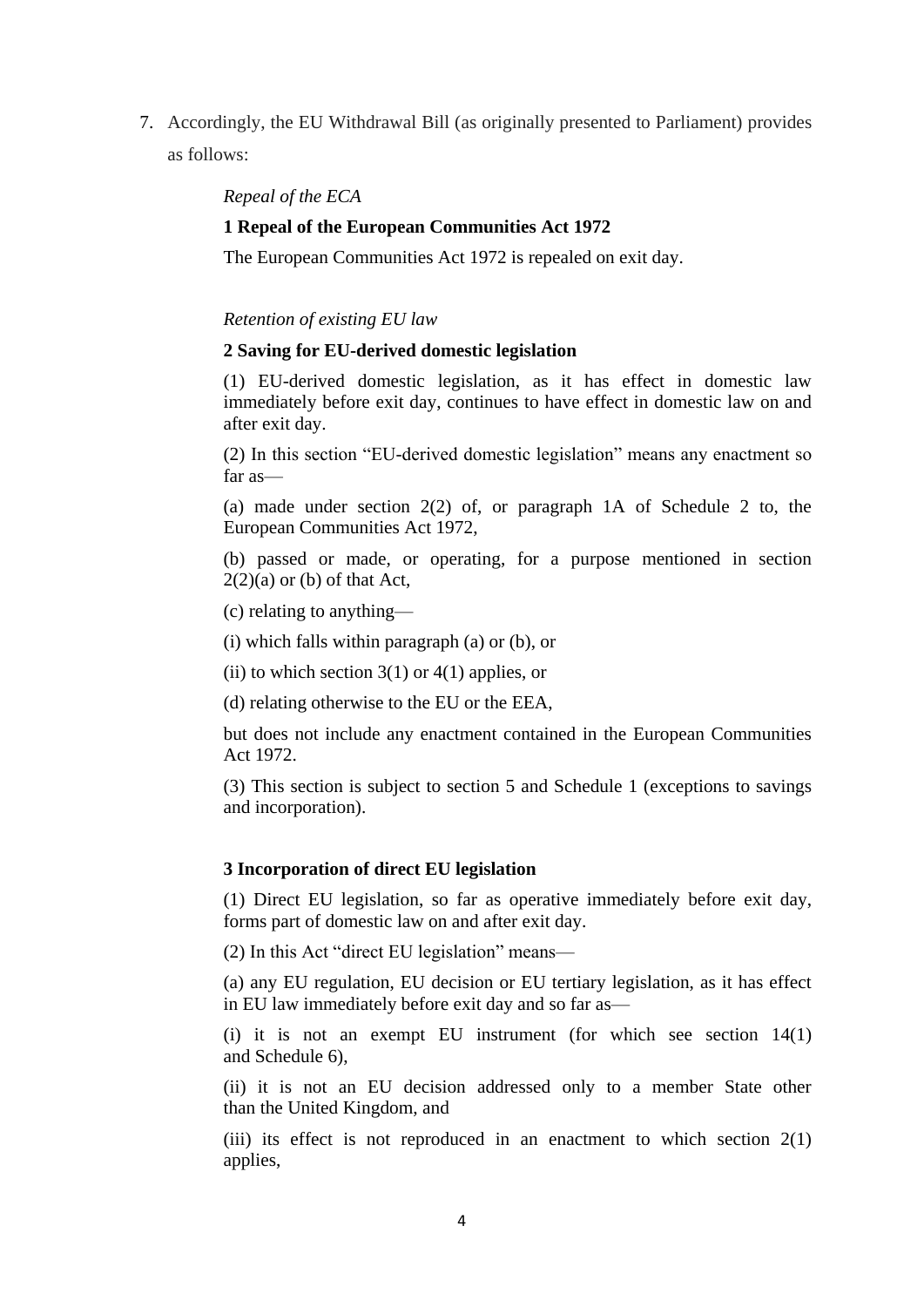(b) any Annex to the EEA agreement, as it has effect in EU law immediately before exit day and so far as—

(i) it refers to, or contains adaptations of, anything falling within paragraph (a), and

(ii) its effect is not reproduced in an enactment to which section 2(1) applies, or

(c) Protocol 1 to the EEA agreement (which contains horizontal adaptations that apply in relation to EU instruments referred to in the Annexes to that agreement), as it has effect in EU law immediately before exit day.

(3) For the purposes of this Act, any direct EU legislation is operative immediately before exit day if—

(a) in the case of anything which comes into force at a particular time and is stated to apply from a later time, it is in force and applies immediately before exit day,

(b) in the case of a decision which specifies to whom it is addressed, it has been notified to that person before exit day, and

(c) in any other case, it is in force immediately before exit day.

(4) This section—

(a) brings into domestic law any direct EU legislation only in the form of the English language version of that legislation, and

(b) does not apply to any such legislation for which there is no such version,

but paragraph (a) does not affect the use of the other language versions of that legislation for the purposes of interpreting it.

(5) This section is subject to section 5 and Schedule 1 (exceptions to savings and incorporation).

#### **4 Saving for rights etc. under section 2(1) of the ECA**

(1) Any rights, powers, liabilities, obligations, restrictions, remedies and procedures which, immediately before exit day—

(a) are recognised and available in domestic law by virtue of section 2(1) of the European Communities Act 1972, and

(b) are enforced, allowed and followed accordingly,

continue on and after exit day to be recognised and available in domestic law (and to be enforced, allowed and followed accordingly).

(2) Subsection (1) does not apply to any rights, powers, liabilities, obligations, restrictions, remedies or procedures so far as they—

(a) form part of domestic law by virtue of section 3, or

(b) arise under an EU directive (including as applied by the EEA agreement) and are not of a kind recognised by the European Court or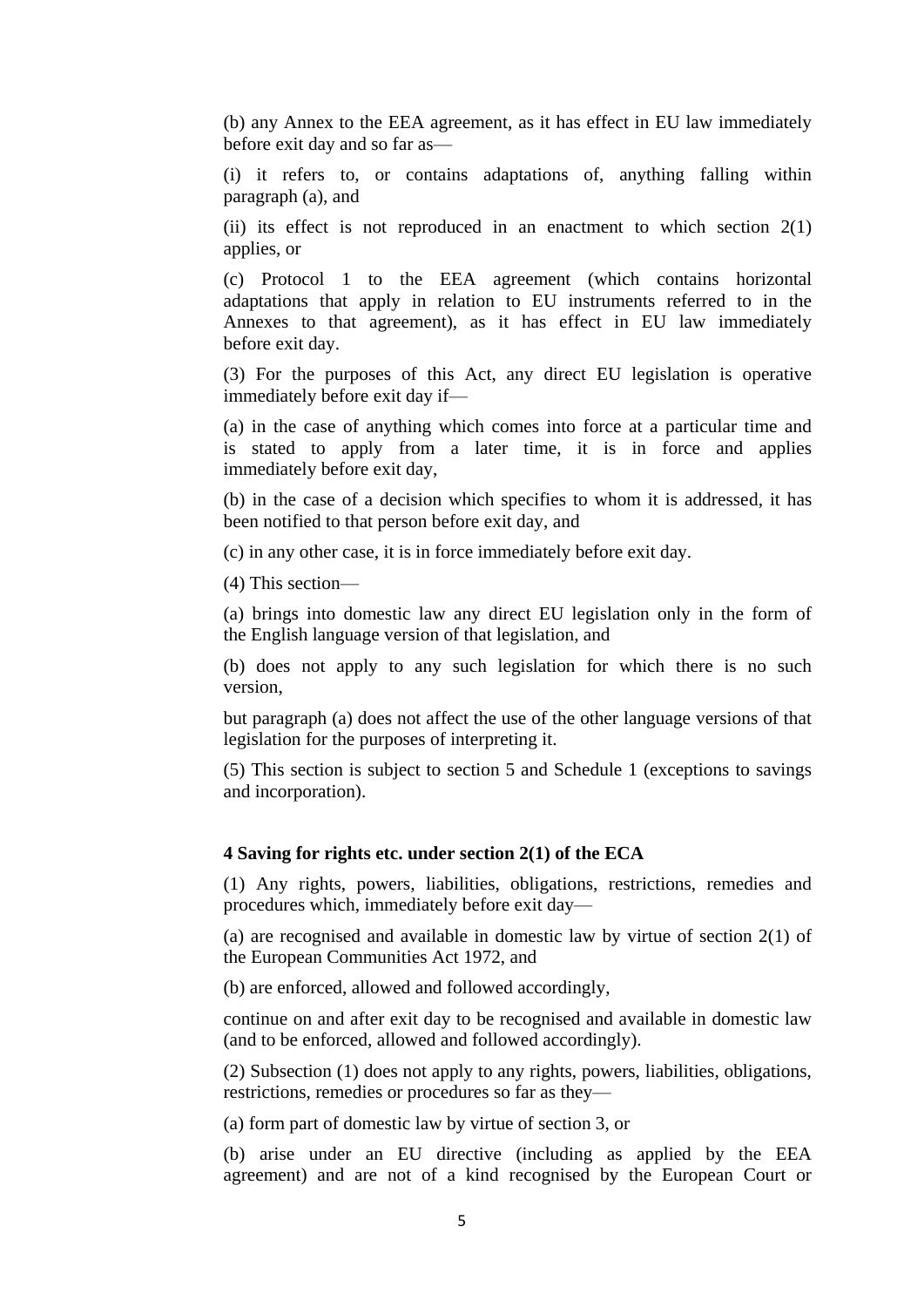any court or tribunal in the United Kingdom in a case decided before exit day (whether or not as an essential part of the decision in the case).

(3) This section is subject to section 5 and Schedule 1 (exceptions to savings and incorporation).

#### **5 Exceptions to savings and incorporation**

(1) The principle of the supremacy of EU law does not apply to any enactment or rule of law passed or made on or after exit day.

(2) Accordingly, the principle of the supremacy of EU law continues to apply on or after exit day so far as relevant to the interpretation, disapplication or quashing of any enactment or rule of law passed or made before exit day.

(3) Subsection (1) does not prevent the principle of the supremacy of EU law from applying to a modification made on or after exit day of any enactment or rule of law passed or made before exit day if the application of the principle is consistent with the intention of the modification.

(4) The Charter of Fundamental Rights is not part of domestic law on or after exit day.

(5) Subsection (4) does not affect the retention in domestic law on or after exit day in accordance with this Act of any fundamental rights or principles which exist irrespective of the Charter (and references to the Charter in any case law are, so far as necessary for this purpose, to be read as if they were references to any corresponding retained fundamental rights or principles).

(6) Schedule 1 (which makes further provision about exceptions to savings and incorporation) has effect.

#### **6 Interpretation of retained EU law**

(1) A court or tribunal—

(a) is not bound by any principles laid down, or any decisions made, on or after exit day by the European Court, and

(b) cannot refer any matter to the European Court on or after exit day.

(2) A court or tribunal need not have regard to anything done on or after exit day by the European Court, another EU entity or the EU but may do so if it considers it appropriate to do so.

(3) Any question as to the validity, meaning or effect of any retained EU law is to be decided, so far as that law is unmodified on or after exit day and so far as they are relevant to it—

(a) in accordance with any retained case law and any retained general principles of EU law, and

(b) having regard (among other things) to the limits, immediately before exit day, of EU competences.

(4) But—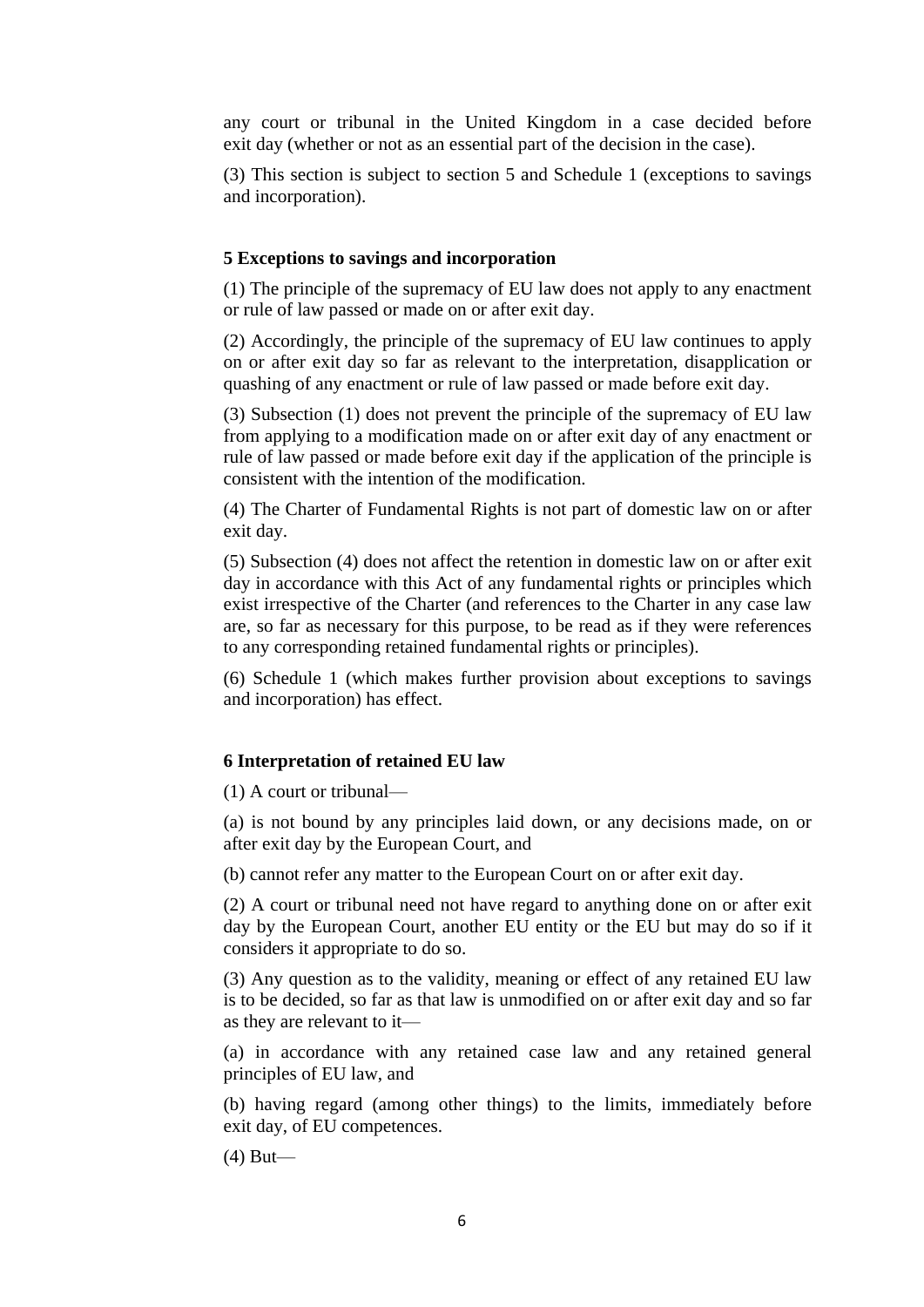(a) the Supreme Court is not bound by any retained EU case law,

(b) the High Court of Justiciary is not bound by any retained EU case law when—

(i) sitting as a court of appeal otherwise than in relation to a compatibility issue (within the meaning given by section 288ZA(2) of the Criminal Procedure (Scotland) Act 1995) or a devolution issue (within the meaning given by paragraph 1 of Schedule 6 to the Scotland Act 1998), or

(ii) sitting on a reference under section 123(1) of the Criminal Procedure (Scotland) Act 1995, and

(c) no court or tribunal is bound by any retained domestic case law that it would not otherwise be bound by.

(5) In deciding whether to depart from any retained EU case law, the Supreme Court or the High Court of Justiciary must apply the same test as it would apply in deciding whether to depart from its own case law.

(6) Subsection (3) does not prevent the validity, meaning or effect of any retained EU law which has been modified on or after exit day from being decided as provided for in that subsection if doing so is consistent with the intention of the modifications.

(7) In this Act—

"retained case law" means—

(a) retained domestic case law, and

(b) retained EU case law;

"retained domestic case law" means any principles laid down by, and any decisions of, a court or tribunal in the United Kingdom, as they have effect immediately before exit day and so far as they—

(a) relate to anything to which section 2, 3 or 4 applies, and

(b) are not excluded by section 5 or Schedule 1,

(as those principles and decisions are modified by or under this Act or by other domestic law from time to time);

"retained EU case law" means any principles laid down by, and any decisions of, the European Court, as they have effect in EU law immediately before exit day and so far as they—

(a) relate to anything to which section 2, 3 or 4 applies, and

(b) 35are not excluded by section 5 or Schedule 1,

(as those principles and decisions are modified by or under this Act or by other domestic law from time to time);

"retained EU law" means anything which, on or after exit day, continues to be, or forms part of, domestic law by virtue of section 2, 3 or 4 or subsection (3) or (6) above (as that body of law is added to or otherwise modified by or under this Act or by other domestic law from time to time);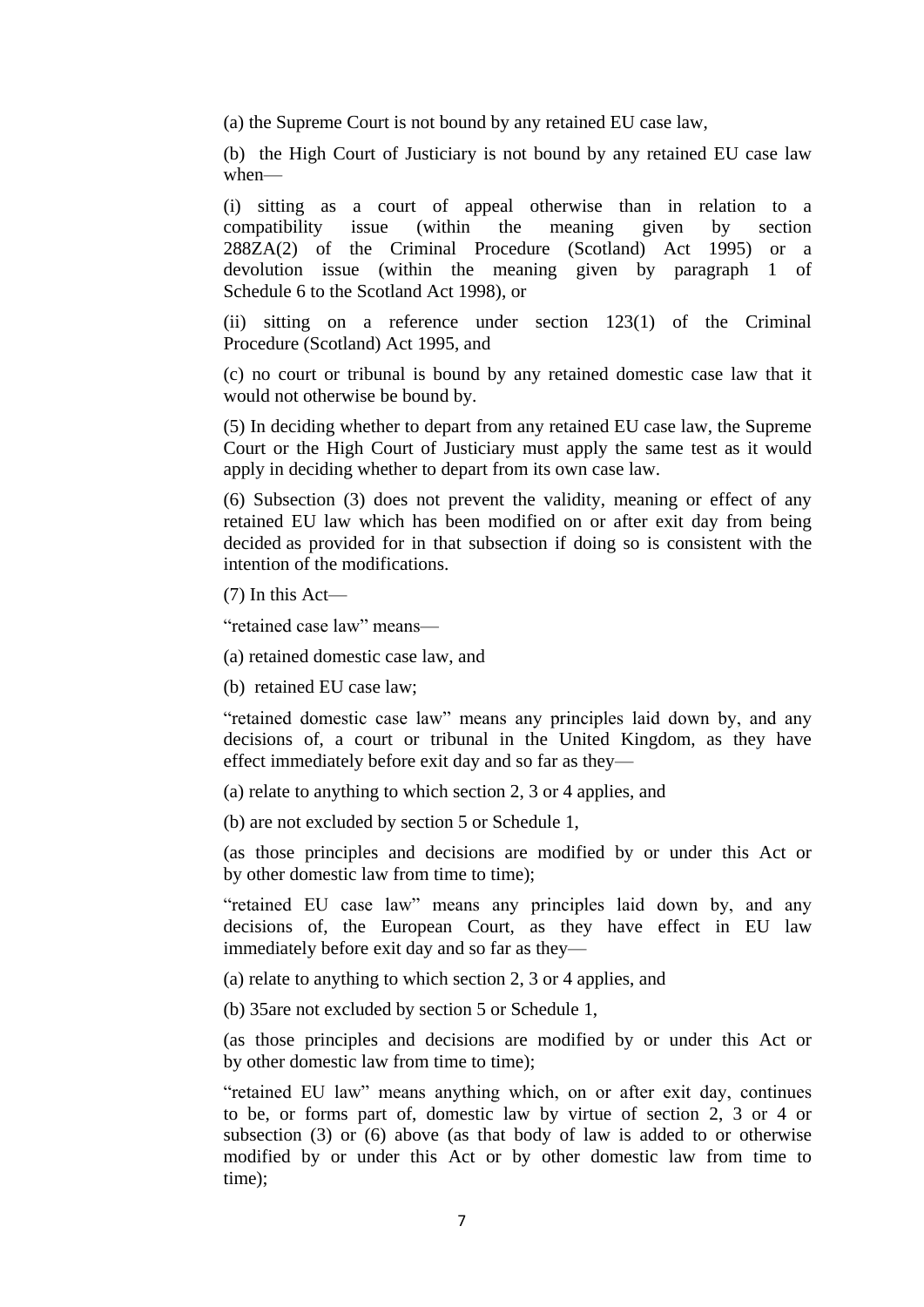"retained general principles of EU law" means the general principles of EU law, as they have effect in EU law immediately before exit day and so far as they—

(a) relate to anything to which section 2, 3 or 4 applies, and

(b) are not excluded by section 5 or Schedule 1,

(as those principles are modified by or under this Act or by other domestic law from time to time).

8. The Bill completed its third reading in the House of Lords (where a number of controversial amendments were inserted and the Government defeated) on 16 May 2018. The Bill now returns to the Commons for consideration of the amendments: "*ping pong*".

### **II. Jurisdiction**

- 9. At present, there are broadly two regimes: (i) the domicile of the Defendant is critical to the recast Brussels I Regulation No 1215/2012 (for personal injury claims arising out of accidents within the territorial boundaries of the EU); (ii) there is a different regime for the rest of the world (now contained in CPR Part 6, Practice Direction B). It is clear from recent CJEU case law that never the twain shall meet! – see, for example, Case C-281/02 *Owusu v Jackson* [2005] 1 QB 805 (a reference to the CJEU by the Court of Appeal). Recent English case law also emphasises the differences between the European and English jurisdictional regimes: see, *Brownlie v Four Seasons Holdings Inc.* [2018] 1 WLR 192 (SC). How is the UK ultimately going to negotiate the significant differences between (i) and (ii) now that withdrawal (from the EU) is looming?
- 10. The options would appear to be as follows:
	- a. Recast Brussels I (1215/2012) is a Regulation, rather than a Directive and this distinction is significant;
	- b. Recast Brussels I depends on reciprocity what if this no longer exists?
	- c. Can we agree to retain recast Brussels I with the other EU Member States (because it is in everyone's interests?)
	- d. Default to the old Brussels Convention?
	- e. What about the continuing role of the CJEU in the interpretation of recast Brussels I? (see, the EU Withdrawal Bill in its original formulation viz. "*A*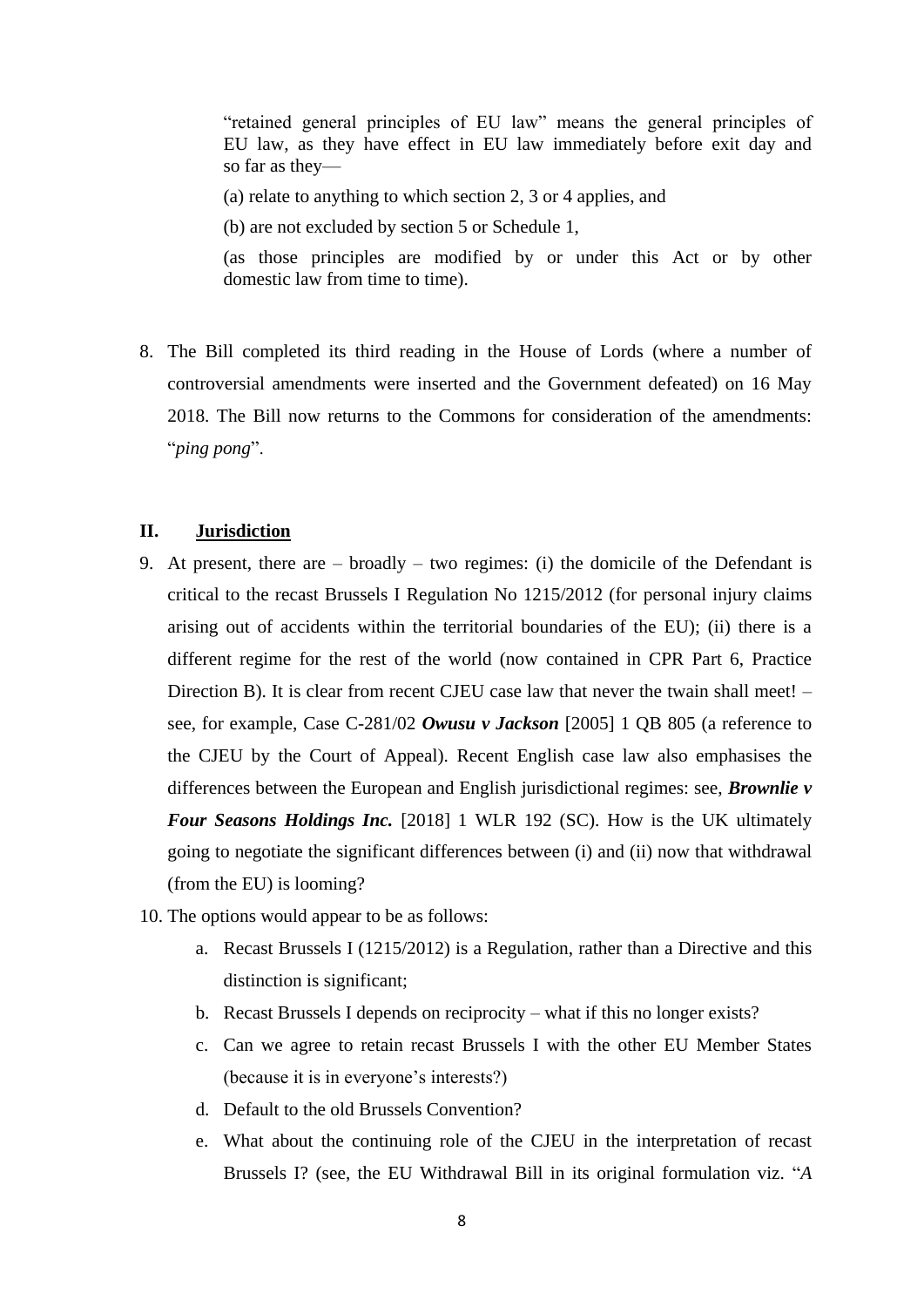*court or tribunal need not have regard to anything done on or after exit day by the European Court, another EU entity or the EU but may do so if it considers it appropriate to do so*.")

- f. Can the UK opt-in to the (similar-ish) Lugano Convention and would it wish to do so in any event?
- g. Bilateral or multilateral jurisdictional treaties with other EU Member States?
- h. Default position: old-style rules in CPR Part 6 and *forum non conveniens*?

## **III.** *Brownlie v Four Seasons* **demonstrates some of the difficulties**

- 11. This appeal ([2018] 1 WLR 192 (SC)) arose out of a fatal road traffic accident in Egypt. The English domiciled Claimant brought proceedings against the Canadian company which, she alleged, was responsible for selling the excursion (supplied locally in Egypt) to her later husband and other members of the family. A number of complex jurisdictional issues arose in respect of the Claimant's claim in tort and contract (pursued against the Defendant in the alternative).
- 12. As to the tort claim, the Defendant's primary argument was that the rules in CPR Part 6 should be aligned with the rules on special jurisdiction contained in what is now Article 5(3) of the Brussels I Regulation (as recast), the Claimant/Respondent argued to the contrary on the following basis:
	- a. Whatever the history/genesis of what is now CPR Part 6, PD 6B, para  $3.1(9)(a)$ , the wording of CPR Part 6, PD 6B, para  $3.1(9)(a)$  is quite different to the wording of Article 5(3). In order to give effect to the Defendant/Appellant's submissions new words would need to be added to CPR Part 6, PD 6B, para 3.1(9)(a): Haddon-Cave J rejected (in *Wink v Croatia …DD* [2013] EWHC 1118 (QB), para 35) any suggestion that such words should be added;
	- b. It is simply impossible to "*align*" the jurisdictional gateway tests contained in CPR Part 6, PD 6B, para  $3.1(9)(a)$  and Article 5(3) because the latter provision contains no *forum conveniens* discretion (a proposition confirmed by *Owusu v Jackson* Case C-281/02 [2005] 1 QB 805 (CJEU)). The two jurisdictional tests (for non-European and European claims) are differently worded and differently structured and, accordingly, there cannot be alignment of the kind for which the Defendant/Appellant contends. In this regard, Haddon-Cave J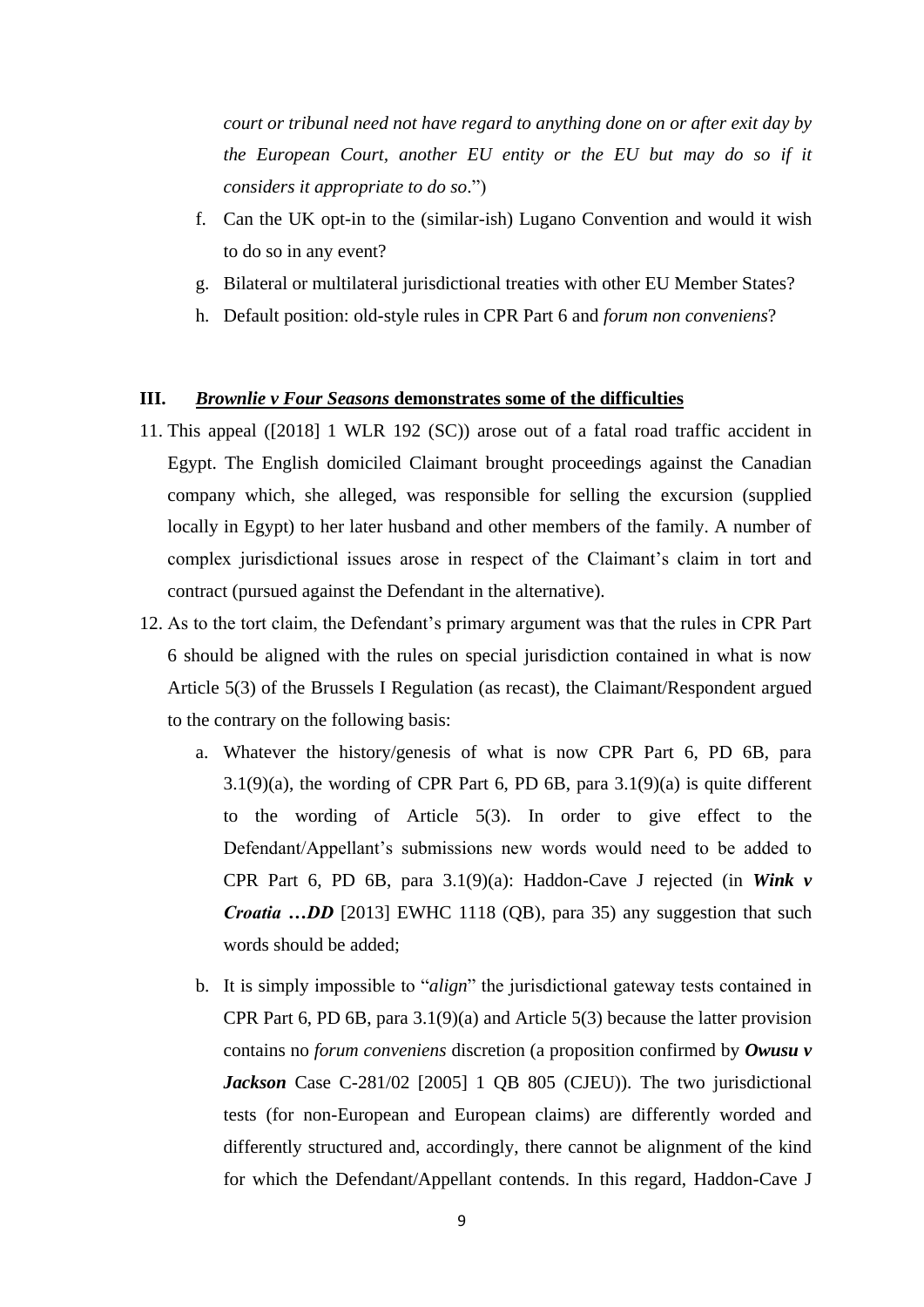stated as follows (at para 41 of his judgment in *Wink*), "*The case law of the Court of Justice ("CJEU") on Article 5(3) of the Brussels Convention/Brussels I Regulation is not relevant to the construction of Ground 9(a) because the two schemes are fundamentally different in structure and policy. The EU rules seek certainty at the price of inflexibility: thus forum conveniens arguments are not permitted (see Owusu v Jackson [2005] ECR I-01383). By contrast, in respect of non-Regulation countries, the common law rules adopt a more flexible legal framework which admits forum conveniens and makes the assumption of jurisdiction discretionary.*"

13. With an important caveat (as to damages for loss of dependency), the Defendant's arguments, at least as to "*damage sustained within the jurisdiction*", prevailed in the Court of Appeal. The Defendant's arguments failed, *obiter*, in the Supreme Court. There remain very substantial differences between the EU and non-EU/common law jurisdictional rules as they are both worded and, in practice, applied in England and Wales.

# **IV.** *Odenbreit* **and** *Thwaites* **claims: large volume cross-border PI work going, going … ?**

- 14. While the English Court looks to the applicable local law (the law of the place where the accident occurred) in order to determine whether there is a direct right of action against the foreign (EU) Motor or Public Liability Insurer (see, *Mapfre & Another v Keefe* [2016] 1 WLR 905 (paras  $39 - 41$  *per* Gloster LJ) (CA),<sup>1</sup> it is the recast Brussels I Regulation (as interpreted by the CJEU in *Odenbreit* in the light of the EU Motor Insurance Directives) that provides the English Court with jurisdiction.
- 15. Accordingly, the continuing availability (or otherwise) of this very important jurisdictional option will likely follow the fate of the recast Brussels I Regulation itself as the UK hurtles towards and beyond February/March 2019.

1

<sup>&</sup>lt;sup>1</sup> Supreme Court hearing on 7 March 2017 and now – somewhat ironically (in respect of timing) – the subject of a reference to the CJEU.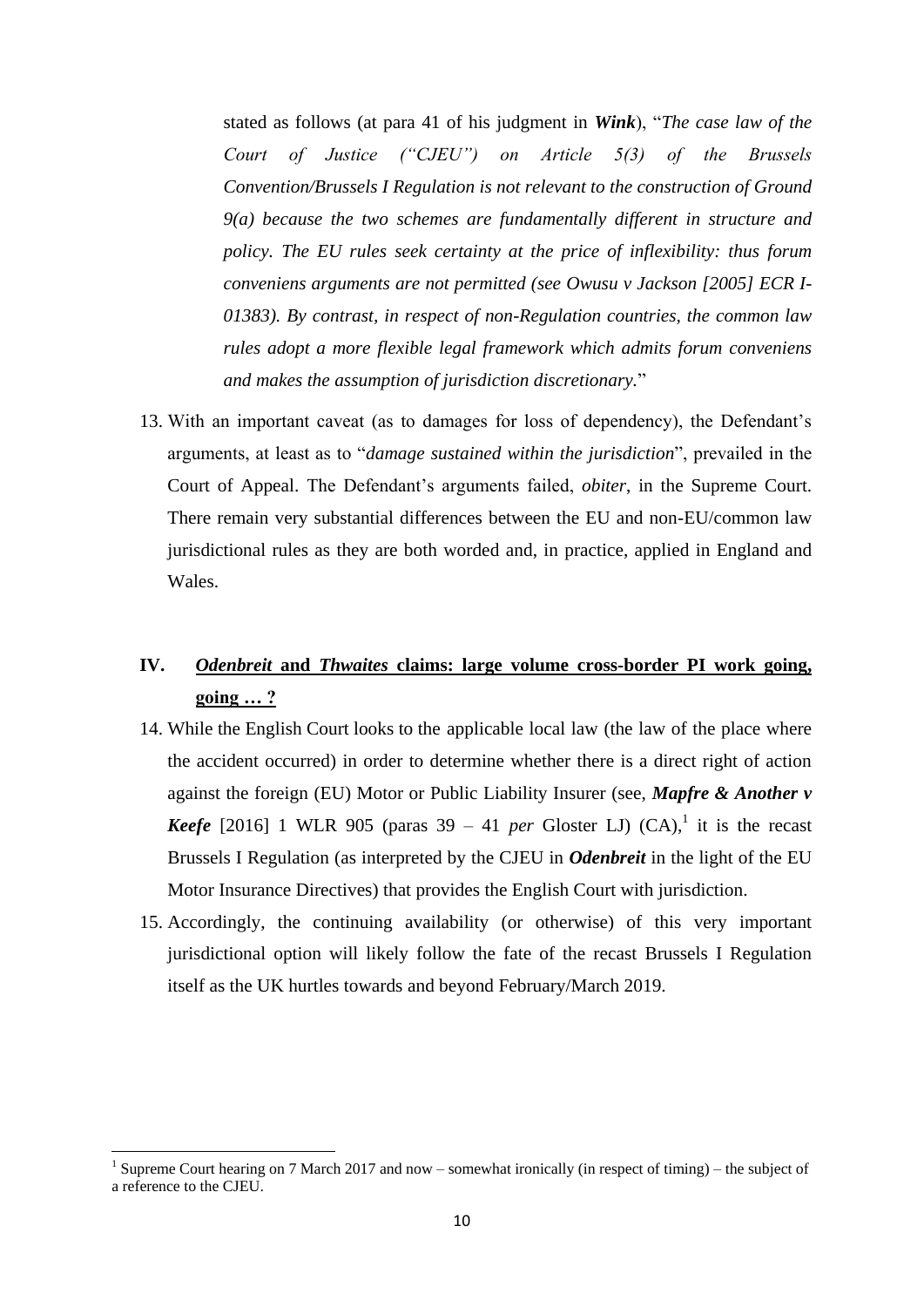## **V. Applicable law**

- 16. Again, the position remains uncertain. At present, we have the Rome II Regulation for claims in tort and Rome I for claims in contract. The end of Rome I might be mitigated by appropriately drafted choice of law clauses, but what of Rome II? Is the UK Government ultimately prepared to default to use of the Private International Law (Miscellaneous Provisions) Act 1995 and, if it does so, will the English Courts be able to escape the influence of Article 4 of the Rome II Regulation and is it, in any event, desirable that they should seek to do so?
- 17. Is it likely that Rome I and Rome II will simply be transposed into domestic law via the Great Repeal Bill?

## **VI. Package Travel and a new set of Regulations**

- 18. The latest Package Travel Directive<sup>2</sup> mandated a new, and reinforced, model of consumer protection in the event of insolvency (in particular).
- 19. In a October 2016 paper "*Modernising Consumer Protection in the Package Travel Sector: Consultation on ATOL Changes*" – the DfT stated as follows:

"*1 This consultation is part of the Government's programme of reform for the Air Travel Organisers' Licencing (ATOL) scheme. Since the 1970s ATOL has provided effective protection to holiday-makers, ensuring that they can complete their holiday or obtain a refund in the rare circumstances that a travel company fails. The scheme protects over 20 million holiday-makers each year, and it has been the key way in which the UK implements the EU Package Travel Directive (PTD 1990) for package holidays that include a flight.* 

*2 We have already taken steps to update the ATOL scheme, and bring it in line with modern trade practices. In 2012, we worked with the Civil Aviation Authority (CAA) to introduce the "Flight-Plus" category, ATOL Certificates, and Agency Agreements in the Civil Aviation (Air Travel Organisers' Licensing) Regulations 2012 ("2012 Regulations") . We believe these interventions have had a positive impact by extending consumer protection, levelling the playing field between businesses and improving clarity for all.* 

**.** 

 $2^2$  Directive (EU) 2015/2302.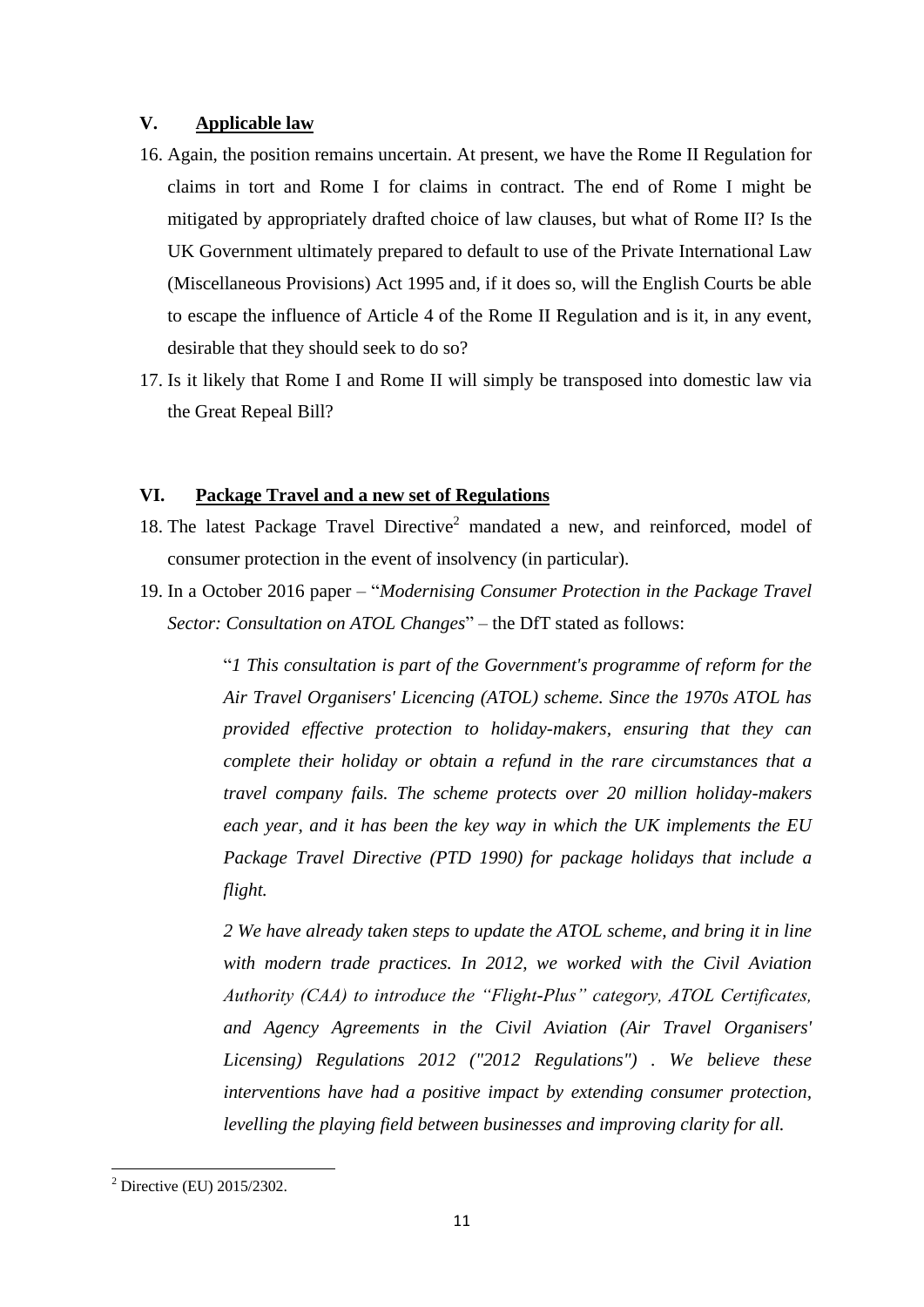*3 We are now considering further reforms, to build upon these changes and make sure that ATOL keeps pace with a changing travel market. In particular, a new EU Directive on package travel and linked travel arrangements1 ("PTD 2015"), has been introduced to bring similar, but further reaching improvements to consumer protection across Europe. This will need to be implemented across EU Member States by January 2018, and brought into force six months later.* 

*4 The UK Government has supported the rationale for updating the PTD, in order to bring greater clarity on what constitutes a package holiday and to harmonise protection. Overall, the new Directive has the potential to provide a greater level of protection to UK consumers, whether they purchase from a company established in the UK or overseas. The amendments in PTD 2015*  will also help to bring a level playing field for companies, whether they *operate on the high street or online.* 

*5 While our future relationship with the EU is still to be determined, the Prime Minister has announced that the UK will continue to be a full Member of the EU until exit negotiations are concluded. This means that all the rights remain in place, and our obligation to transpose EU law, including the PTD 2015, will remain at this time*."

20. Following a period of domestic consultation we now have draft legislation (at the time of writing, not yet made as a statutory instrument): the Package Travel and Linked Travel Arrangements Regulations 2018 (expressed as coming into force on 1 July 2018 and revoking the Package Travel etc. Regulations  $1992$ ).<sup>3</sup> The explanatory note to these Regulations provides as follows:

> "*These Regulations implement [Directive 2015/2302/EU](https://www.legislation.gov.uk/european/directive/2015/2302) of the European Parliament and of the Council amending Regulation [\(EC\) No. 2006/2004](https://www.legislation.gov.uk/european/regulation/2004/2006) and [Directive 2011/83/EU](https://www.legislation.gov.uk/european/directive/2011/0083) of the European Parliament and of the Council and repealing Council [Directive 90/314/EEC.](https://www.legislation.gov.uk/european/directive/1990/0314) These Regulations make provision in respect of package travel contracts and linked travel arrangements sold, or offered for sale, in the United Kingdom. The principal provisions of these*

**.** 

 $3$  The revocation of the 1992 Regulations which appears in the draft 2018 Regulations does not have effect in relation to any contract which was concluded under the 1992 Regulations *before the commencement date* (being, 1 July 2018).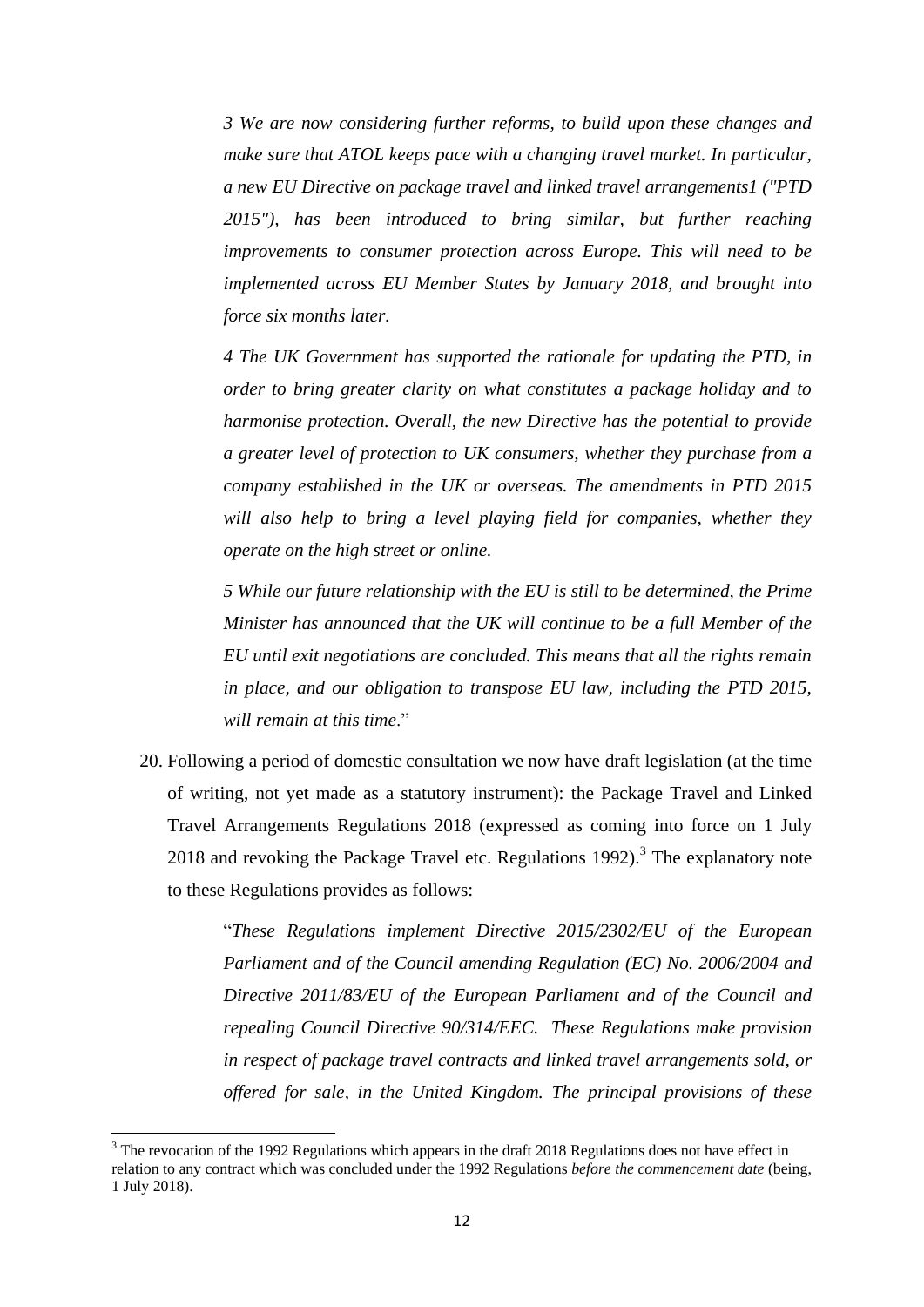*Regulations are as follows. Part 2 of these Regulations specifies the information which the organiser of a package travel contract must provide to a traveller before the contract is concluded and how that information is to be provided. Part 2 also makes provision for the contents of the package travel contract. Where the package travel contract is sold through a retailer, the organiser and the retailer must both ensure that this information is provided. An organiser or a retailer who fails to comply with these provisions commits an offence. Part 3 of these Regulations makes provision for the circumstances in which the traveller may transfer the package travel contract to another traveller or may terminate the contract. It also describes the exceptional circumstances in which the price, or other contract terms, may be altered and the limited scenarios where the organiser may terminate the contract. Part 4 prescribes how the contract is to be performed and sets out when and how compensation may be offered to the traveller in cases where there is a lack of conformity in the performance of the contract. Part 5 makes provision in respect of the possible insolvency of the organiser. The organiser must ensure that effective security is in place by way of insurance, bonding or monies in trust. In the event of the organiser's insolvency, such security must be able to cover the reasonably foreseeable costs of refunding all payments made by the traveller and, if the carriage of passengers is included in the package, of repatriating the traveller if necessary. Part 5 also requires traders who facilitate linked travel arrangements to ensure that travellers benefit from insolvency protection covering the refund of payments received from the travellers and, if that trader is responsible for the carriage of passengers, the cost of repatriation. The relevant trader must inform the traveller about that protection, and must also inform the traveller that the traveller will not benefit from other rights applying under these Regulations to package travel contracts. Part 6 of these Regulations makes general provision about the obligations of a retailer, where the organiser is established outside the European Economic Area. This Part also sets out the liability of the trader in respect of booking errors and the right of an organiser to seek redress from a third party. Part 7 deals with enforcement, prescribing the enforcement authorities and setting out a due diligence offence and a prosecution time limit. Part 8 revokes the Package Travel, Package Holidays and Package*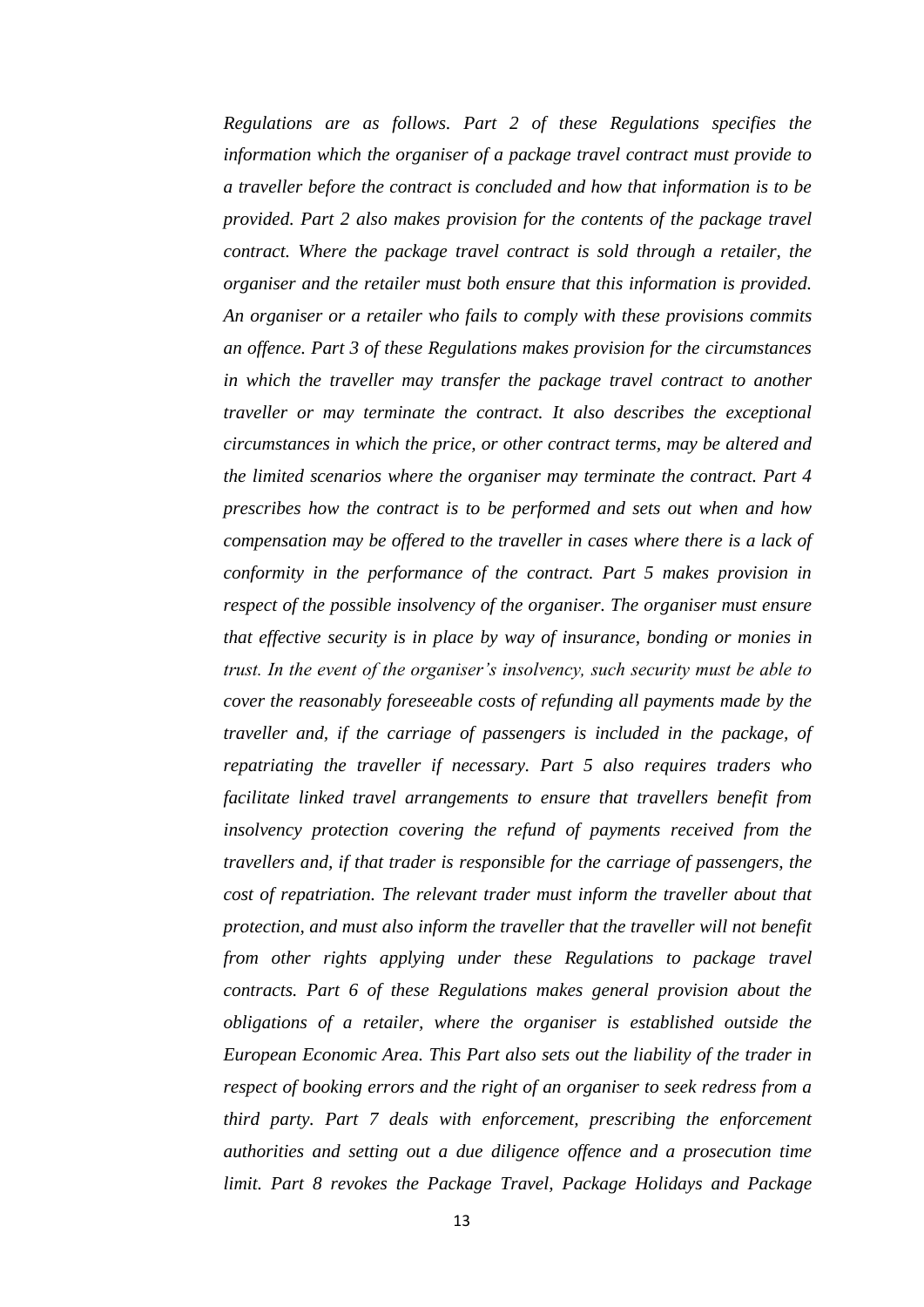*Tours Regulations 1992 [\(S.I. 1992/3288\)](https://www.legislation.gov.uk/id/uksi/1992/3288), except in respect of contracts entered into prior to their revocation. Part 8 also makes amendments to primary and secondary legislation which are consequential upon the coming into force of these Regulations. Part 9 of these Regulations sets out a review provision*."

# **VII. Withdrawal Agreement of 19 March 2018 (Reference TF50 (2018) 35 – Commission to EU27): "***kicking the can down the road***"**

BBC NEWS March 2018: "*The key aspects of the agreement announced in Brussels are: The transitional period will last from Brexit day on 29 March 2019 to 31 December 2020*."

21. The Transition Period. Article 2(e) of the Withdrawal Agreement elliptically defines "*transition period*" as "*the period provided in Article 121*". Article 121 (part of the agreed text and, therefore, subject only to further *technical* changes) provides as follows:

> "*There shall be a transition or implementation period, which shall start on the date of entry into force of this Agreement and end on 31 December 2020*."

- 22. Jurisdiction during the Transition Period. The position remains unclear because the following provisions appear in white in the draft withdrawal agreement ("*In white, the text corresponds to text proposed by the Union on which discussions are ongoing as no agreement has yet been found*"). The following proposals appear in the text:
	- a. Article 63(1)(a): "*In the United Kingdom, as well as in the Member States in situations involving the United Kingdom, the following acts or provisions shall apply in respect of legal proceedings instituted before the end of the transition period: (a) the provisions regarding jurisdiction of Regulation (EU) No 1215/2012 of the European Parliament and of the Council* ["*recast Brussels I Regulation*"];
	- b. Article 63(2)(a): "*In the United Kingdom, as well as in the Member States in situations involving the United Kingdom, the following provisions shall apply in respect of the assessment of the legal force of agreements of jurisdiction or choice of court agreements concluded before the end of the transition period: (a) Article 25 of Regulation (EU) No 1215/2012*";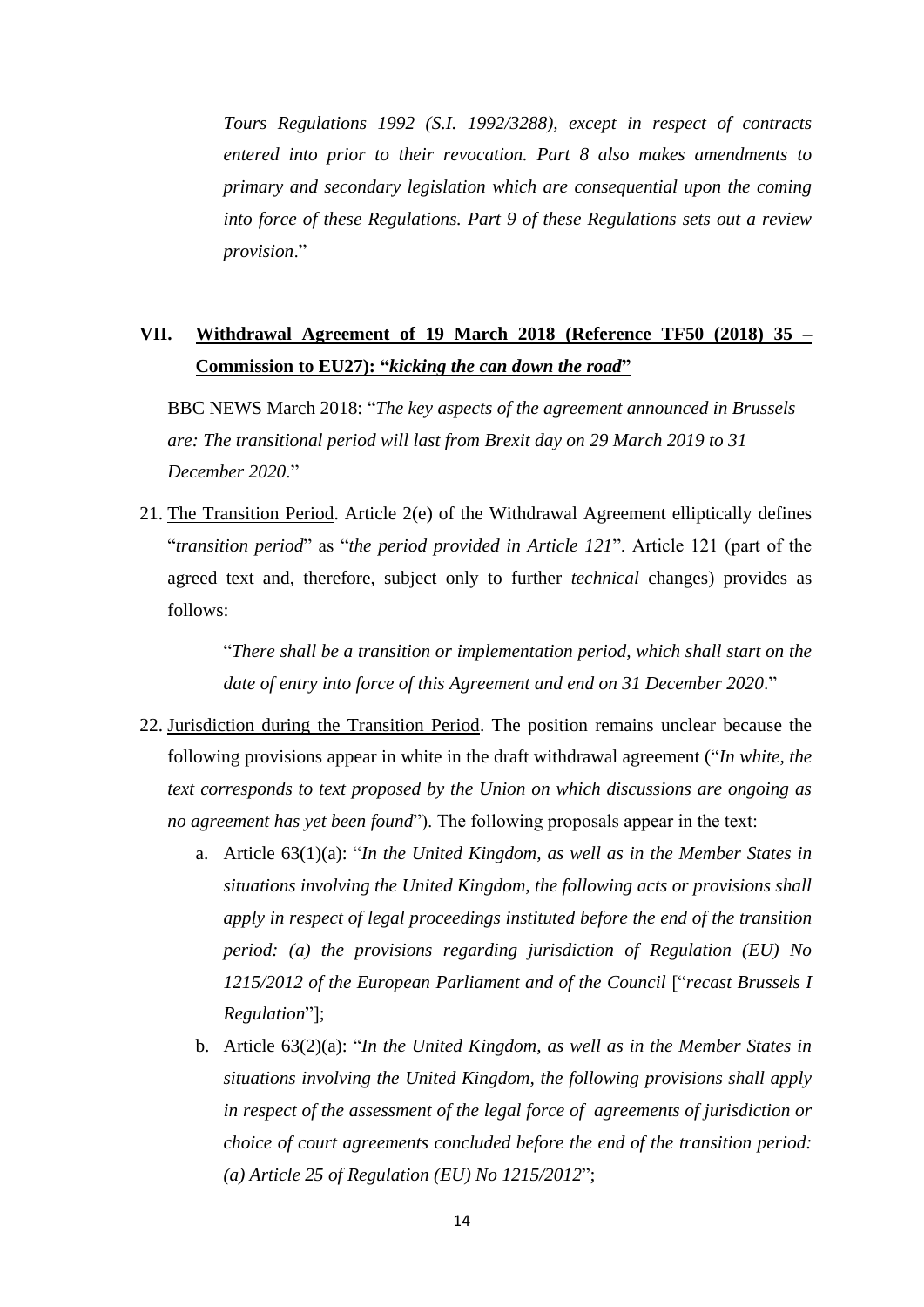- c. Article 63(3)(a): "*In the United Kingdom, as well as in the Member States in situations involving the United Kingdom, the following acts or provisions shall apply as follows in respect of the recognition and/or enforcement of judgments, decisions, authentic instruments, court settlements and agreements: (a) Regulation (EU) No 1215/2012 shall apply to the recognition and enforcement of judgments given in legal proceedings instituted before the end of the transition period, and to authentic instruments formally drawn up or registered and court settlements approved or concluded before the end of the transition period*";
- 23. Applicable law in tort and contract during the Transitional Period. This is part of the (coloured green) agreed text of the Agreement.

Article 62: "*In the United Kingdom, the following acts shall apply as follows: (a) Regulation (EC) No 593/2008 of the European Parliament and of the Council* ["*Rome I*"] *shall apply in respect of contracts concluded before the end of the transition period; (b) Regulation (EC) No 864/2007 of the European Parliament and of the Council* ["*Rome II*"] *shall apply in respect of events giving rise to damage, and which occurred before the end of the transition period*."

24. Service of documents during the Transitional Period. The following text appears in green and, accordingly, is agreed (subject to technical changes):

> Article 64 ("*Ongoing judicial cooperation procedures*"): "*In the United Kingdom, as well as in the Member States in situations involving the United Kingdom, the following acts shall apply as follows: (a) Regulation (EC) No 1393/2007 of the European Parliament and of the Council* ["*the Service Regulation*"] *shall apply to judicial and extrajudicial documents which were received for the purposes of service before the end of the transition period by one of the following: (i) a receiving agency; (ii) a central body of the State where the service is to be effected; or (iii) diplomatic or consular agents, postal services or judicial officers, officials or other competent persons of the State addressed, as referred to in Articles 13, 14 and 15 of that Regulation*."